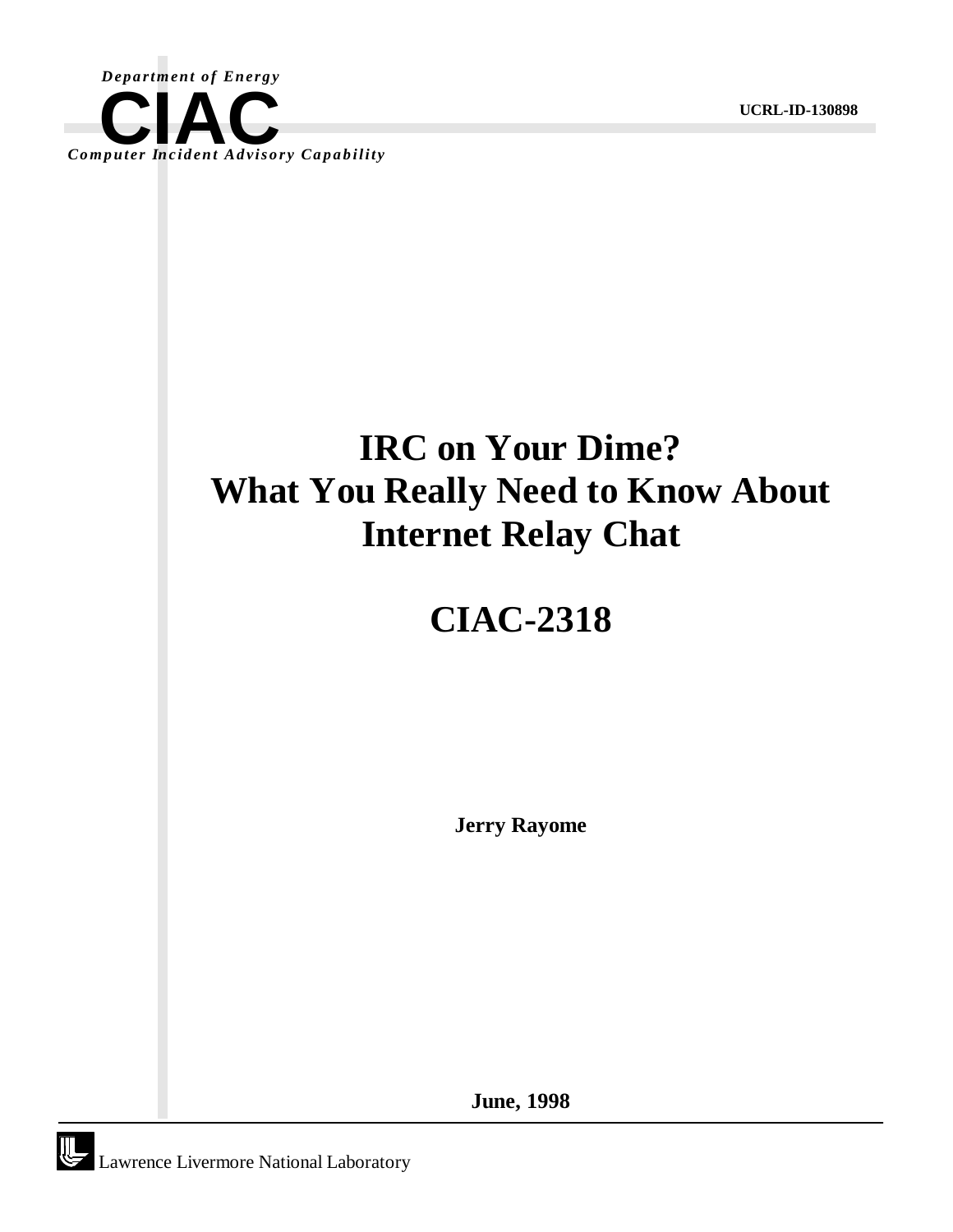#### DISCLAIMER

This document was prepared as an account of work sponsored by an agency of the United States Government. Neither the United States Government nor the University of California nor any of their employees, makes any warranty, express or implied, or assumes any legal liability or responsibility for the accuracy, completeness, or usefulness of any information, apparatus, product, or process disclosed, or represents that its use would not infringe privately owned rights. Reference herein to any specific commercial products, process or service by trade name, trademark, manufacturer, or otherwise, does not necessarily constitute or imply its endorsement, recommendation, or favoring by the United States Government or the University of California. The views and opinions of authors expressed herein do not necessarily state or reflect those of the United States Government or the University of California, and shall not be used for advertising or product endorsement purposes.

> This report has been reproduced directly from the best available copy.

Available to DOE and DOE contractors from the Office of Scientific and Technical Information P.O. Box 62, Oak Ridge, TN 37831 Prices available from (615) 576-8401, FTS 626-8401.

> Available to the public from the National Technical Information Service U.S. Department of Commerce 5285 Port Royal Rd. Springfield, VA 22161

CIAC is the U.S. Department of Energy's Computer Incident Advisory Capability. Established in 1989, shortly after the Internet Worm, CIAC provides various computer security services to employees and contractors of the DOE, such as:

- Incident Handling consulting
- Computer Security Information
- On-site Workshops
- White-hat Audits

CIAC is located at Lawrence Livermore National Laboratory and is a part of its Computer Security Technology Center. CIAC is also a founding member of FIRST, the Forum of Incident Response and Security Teams, a global organization established to foster cooperation and coordination among computer security teams worldwide.

*Reference to any specific commercial product does not necessarily constitute or imply its endorsement, recommendation or favoring by CIAC, the University of California, the United States Department of Energy, or the United States Government.*

This is an informal report intended primarily for internal or limited external distribution. The opinions and conclusions stated are those of the author and may or may not be those of the Laboratory.

Work performed under the auspices of the U. S. Department of Energy by Lawrence Livermore National Laboratory under Contract W-7405-Eng-48.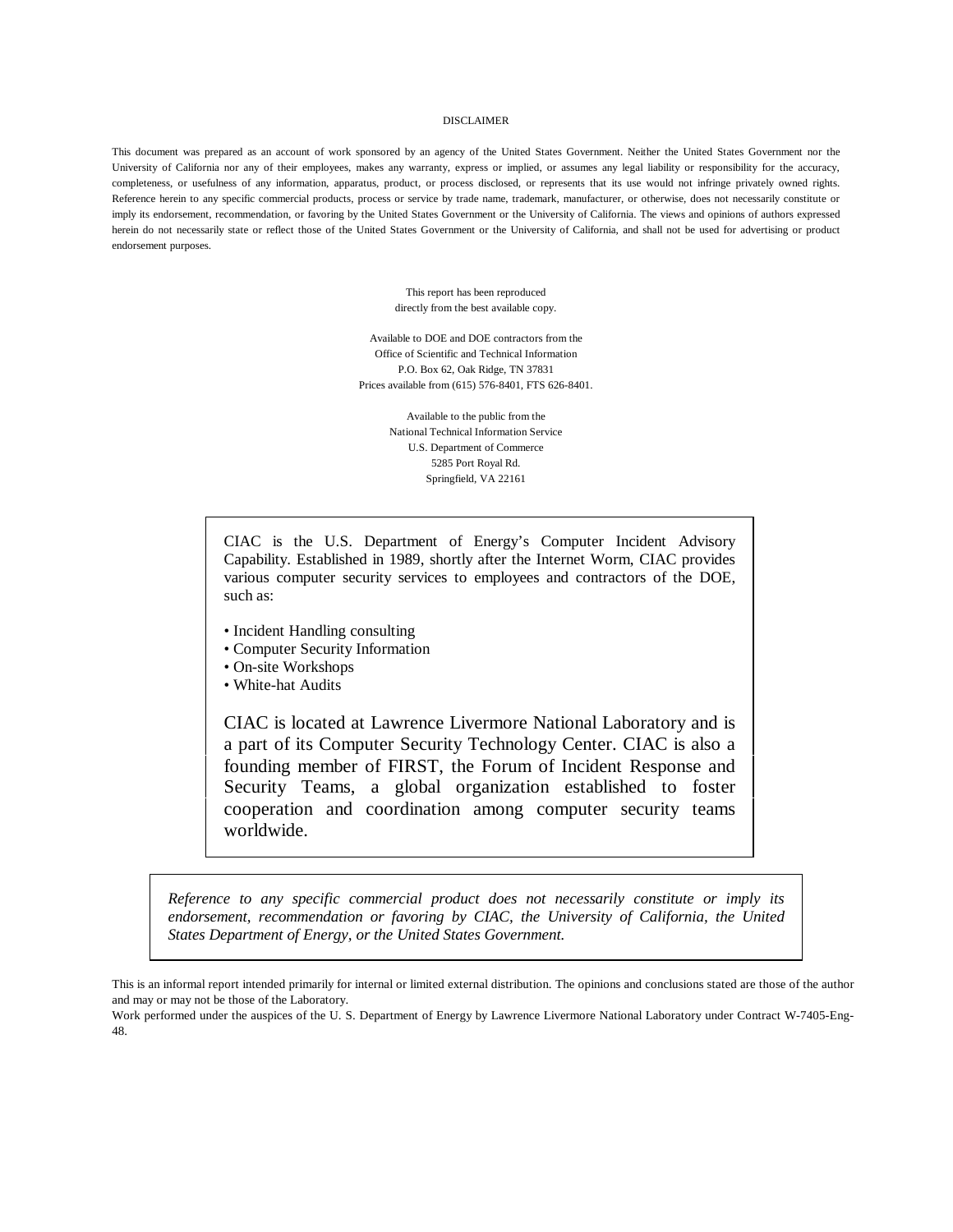### **IRC on Your Dime? What You Really Need to Know About Internet Relay Chat**

UCRL-ID-130898

CIAC-2318

**June 15, 1998**

**Jerry Rayome CIAC/LLNL**

**With special thanks to Steve Romig Ohio State University**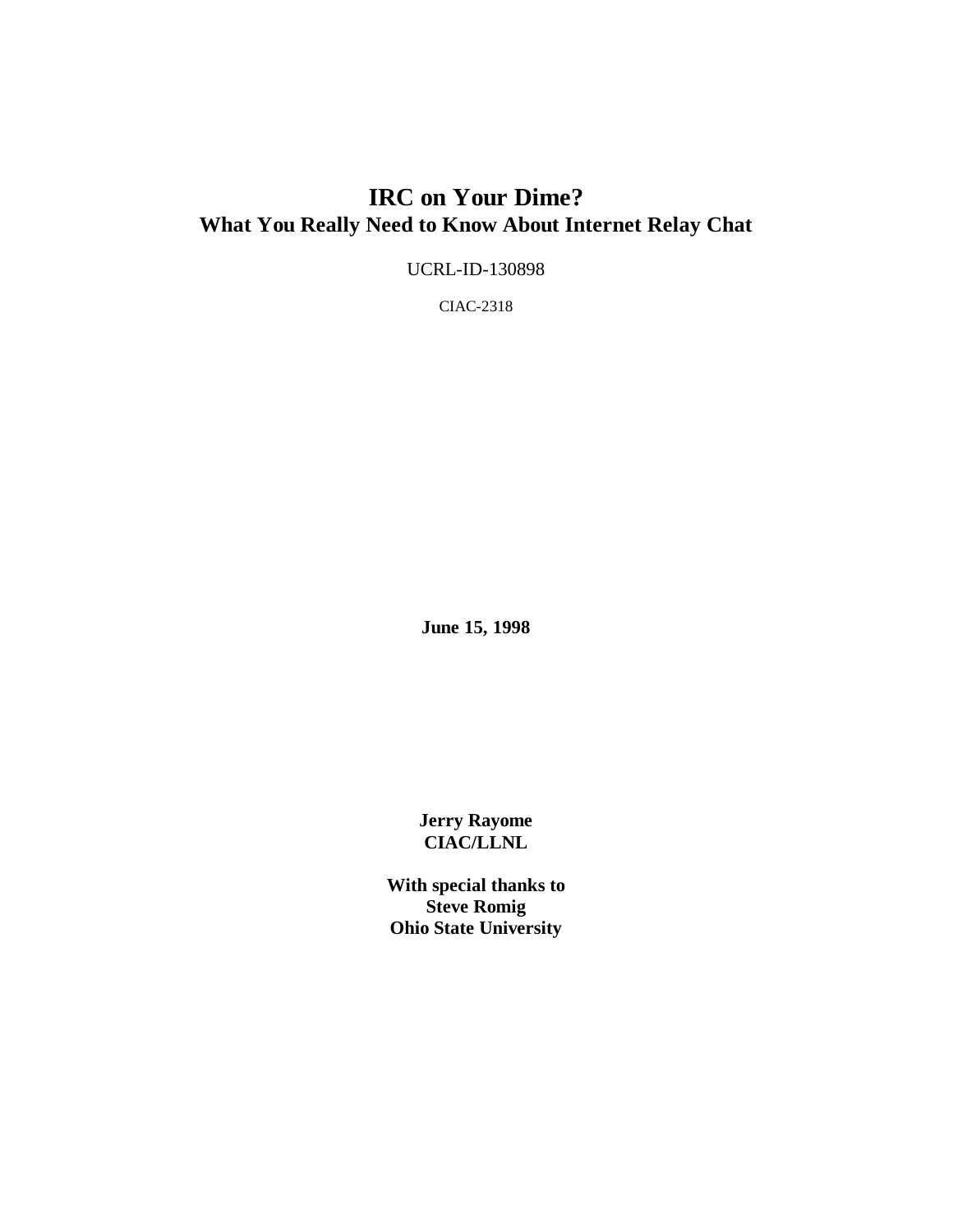#### **Introduction**

The purpose of this paper is to describe recent trends CIAC has encountered while working with sites that have been compromised. Frequently, the intruders set up and run Internet Relay Chat (IRC) to exchange information and to show off their success at having compromised a site. Invariably, this protocol consumes bandwidth, uses CPU cycles and is a source of embarrassment for the site. This paper focuses on these negative aspects of IRC and concedes that one can cite numerous examples where IRC is used in a positive manner.

#### **What is IRC?**

Some individuals describe IRC as a "citizen's band radio for the Internet." The Request for Comments 1459 (RFC1459) documentation describes the technical details of the IRC protocol and various user commands. One can utilize a search engine to locate RFC1459.

In practical terms though, IRC allows users to chat with each other over what might be "great" distances without incurring the associated "long distance" and "conference call" charges typical of ordinary telephone services. Often times, Internet Service Providers (ISPs) provide this "chat" service in addition to their "Surfing the Web" services. Netscape Corporation and Microsoft Corporation both provide IRC services or chat rooms for their world wide web browsing customers. Some common IRC clients used by intruders are Eggdrop, mIRC and BitchX.

#### **The IRC Protocol**

IRC is implemented using the TCP/IP protocol in a client/server model. At the client's request, a server establishes a socket for the client/server communications and then listens on that socket for client requests. Servers also establish and maintain server-to-server communications in an IRC network. Clients can query servers to gain information about other IRC servers and other IRC clients within the IRC network.

There are several publicly available IRC client and server applications to choose from. Once a client is chosen, installed and run by the user, the client carries out commands and actions on behalf of the user. User commands are those that the user executes by typing out the command. There are numerous actions that are carried out on behalf of the user in both an interactive and a background modes. Typically these actions handle the message passing responsibilities and maintain connectivity with the IRC server while the user is inactive or away from the terminal. However, it is the interactive use that we should be most concerned with.

#### **How IRC is Used**

As stated above the intended purpose for IRC is to provide a conference call environment. This is accomplished by the creation of a virtual channel or "chat room". An IRC user can create a channel by being the first to join a nonexistent channel; this user becomes the channel operator. The channel operator possesses special privileges that are not given to ordinary channel members. It is intended that these special privileges be only used for channel maintenance responsibilities. If they choose, channel operators can give these special privileges to other channel members. All too frequently though, these special privileges are abused. The privilege to remove someone from a channel is a special privilege. Naturally, this privilege should be used sparingly and under appropriate circumstances. And yes, this is one privilege that is most often abused.

Abuses and conflicts within channels give rise to "channel wars". Often channel wars are the result of obnoxious channel members being either kicked off of the channel or banned from joining the channel again. Sometimes these rogue IRCers will circumvent their banned status by joining the channel as another user from a different source address; one that is not banned from the channel. This is one reason why intruders show up at your site. More frequently though, they create their own channel and flood the channel they are banned or "kicked" from with unsolicited network traffic like syn/ack or ping flooding.

Some people question whether IRC is a good thing. That depends on how it is used and who is incurring the charges for these services. Few would argue that legitimate IRC users pose a threat or do any harm. The operative word here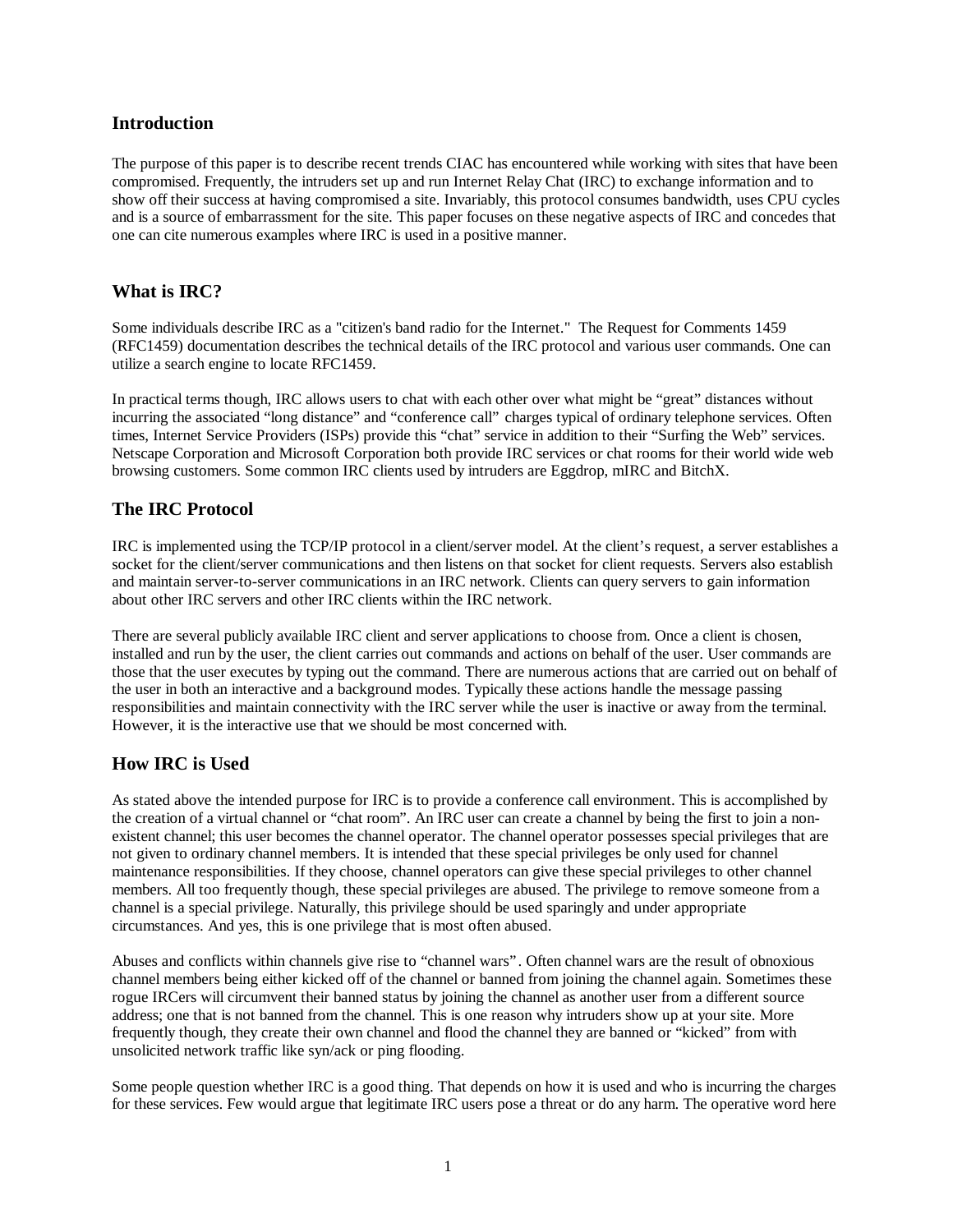is "legitimate". In this context, one can define "legitimate IRC users" as those individuals who's CPU cycles, disk space, network traffic and Internet access is monetarily compensated for, by an appropriate entity like a commercial enterprise, an ISP, a government agency or a private individual who owns their own IP address.

Given the above definitions and the premise that an IRC user uses IRC for its intended purpose, then the answer to the question is...yes. IRC is a good thing. However, outside these confines, IRC quickly erodes into an unsavory mechanism for vulgarity, illegal and lascivious activity.

#### **How Intruders Use IRC**

Intruders frequently use IRC to share compromised passwords, warez, exploitable information, exploit tools, pornography and vulnerabilities associated with particular sites. Sites that have high-bandwidth Internet connections and muscle machines (high-speed systems with large disks and plenty of memory) are favorite targets for intruders. These sites have the local resources that are necessary to efficiently store and deliver warez to other warez consumers using the IRC server eggdrop.

IRC also provides the means for intruders to brag about their accomplishments. This is especially more convincing and therefore, rewarding if they can provide proof to back up their boasts. Often this is achieved by installing and running IRC on the compromised host so that the domain name itself supports their purported claims. Furthermore, an additional amount of personal gratification is acquired if the compromised host incurs the cost of operating the IRC activity. The degree of gratification varies depending on the degree of difficulty/risk associated with the effort required to compromise a host at a given site.

What precautions will an intruder take to avoid the risk of detection while attempting to compromise a hardened site?

- They will work stealthily to avoid detection while continually checking for signs that they are being monitored.
- If they do not already possess enough privileges, they will gain them by exploiting a vulnerability or through a previously installed backdoor.
- They will continually check to see if a system administrator is on-line.
- They will remove any evidence of their presence from log files.
- They will create a hidden directory just below the root of the file system.
- They will download their tools to this hidden directory.
- Finally they will install their Trojan binaries or Trojan runtime modules that hide their presence and the processes they are running.

If the intruder has not been detected by the time these tasks are accomplished, then the intruder will probably never be detected. At this point, all of the conventional utilities that would reveal information about the intruder are keeping this information from the system administrator. It is here that the stealthy intruder will essentially become invisible.

Now the intruder who seeks the notoriety for their accomplishments will set up and run IRC. Naturally, it will be an "invitation only" channel since outsiders are not welcome. Usually they will try to obtain a copy of the password file to be cracked off-line or they might distributed it among others so that they can help share the CPU intensive burden associated with password cracking. Cracked passwords and their associated logins are traded like baseball cards among the intruder community. Sharing them and information regarding site specific vulnerabilities promotes camaraderie and elevates one's position among the intruder community.

Intruders occasionally have an escape plan in place in the event that they are detected. Escape plans vary widely. Some are as crude as simply bailing out of the system, while others are more sophisticated. More elaborate plans involve tricking the DNS server into caching a bogus hostname/address for their host so that it is difficult to trace the intruder back to their origin. A typical escape plan will be to remove any evidence of their activity, install a network sniffer, Trojan important system binary files and leave quietly. Often this involves creating an account for future use in case the vulnerability they used to compromise the host is removed. Frequently, they will Trojan the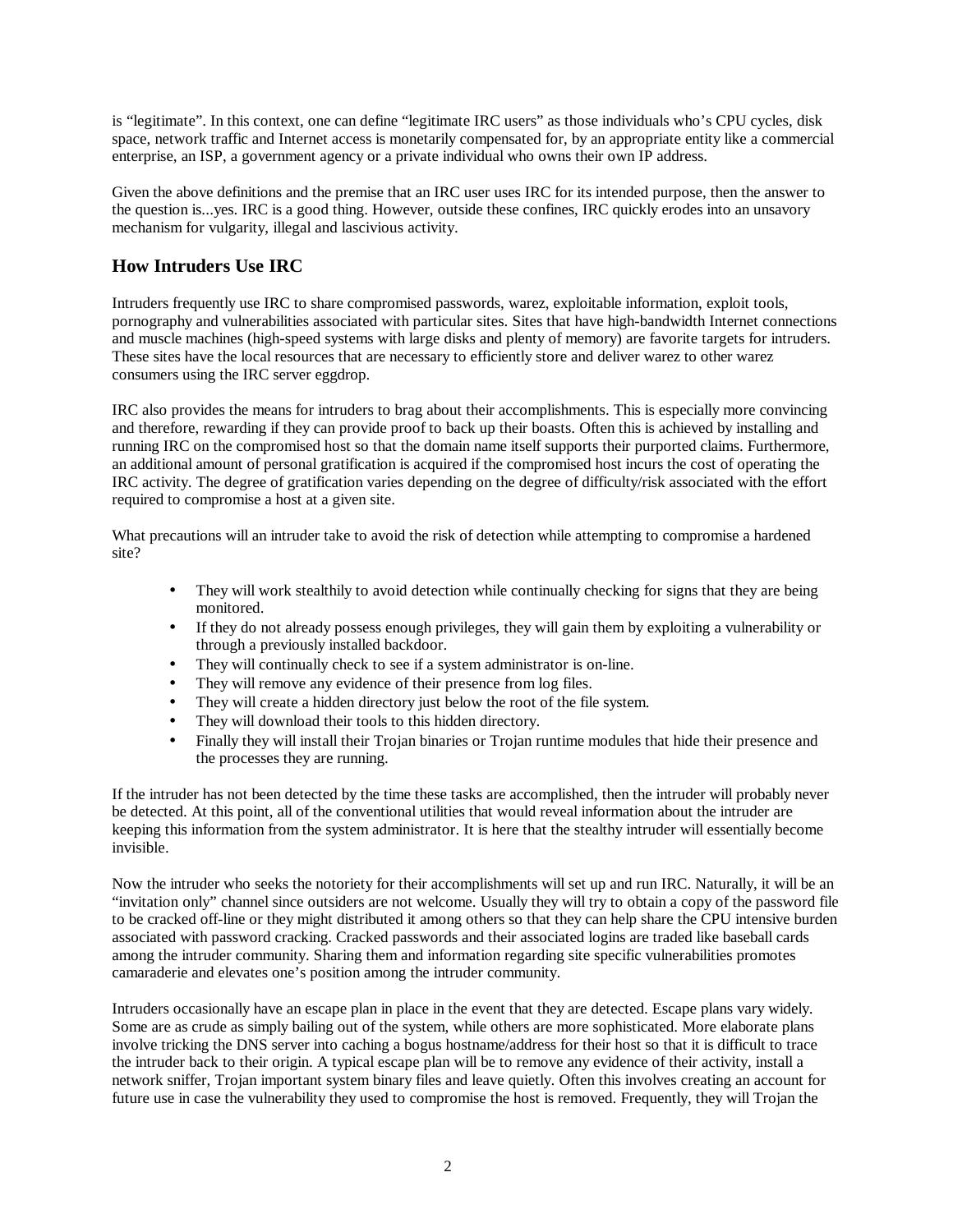login process so it will allow them to login the next time. This is the preferred method since it does not add an additional entry to the password file. Some system administrators routinely check for the presence of new or suspect accounts.

#### **How to Detect IRC Activity**

What else can a system administrator look for to determine if their site has been compromised? Look for the presence of IRC! If your site strictly prohibits IRC activities and you discover evidence of IRC activity on your network, then it is an EXTREMELY STRONG indication that your site has been compromised. Be careful though; do not gain a false sense of security by the absence of IRC activity at your site. The absence of IRC activity does not imply that your site has not been compromised. Some intruders are stealthy and will not risk detection by running IRC to impress others.

How can one detect the presence of IRC activity on their network? This can be done in two ways. The first method is to check for evidence of IRC activity on a host-by-host basis. The second method is to monitor network traffic.

First let us examine the host-based method. Here we look for suspicious hidden directories. Most often these are located just below the root of the file system; however, frequently they are found further down the file tree in directories like /dev. When one is found, look for the source code for exploit tools, well-known daemons or system commands that may be Trojaned. Frequently these are written in the "c" programming language and have the ".c" extension or they are executable shell script files. Also, be on the lookout for IRC files like Eggdrop, mIRC or BitchX and IRC support files that list servers, clients and channels. Look for a tool called datapipe.c that takes input from one port and outputs it from another port. Finally, since we are dealing with the intruder element, look for pornography.

A less useful method is to scan the semi-standard IRC ports 6666-6667. However, IRC is not bound to these ports and intruders often use higher port numbers in the 6555X range. To detect IRC activity using a port scanning method one would have to continually scan these, and possibly other ports, searching for an IRC response. For this to be successful two requirements must be satisfied. First, the IRC agent is listening on that port when the scan takes place. Secondly, the port scanner is able to identify the IRC service response. It is conceivable that an IRC response from a customized IRC server might incorporate a secret response mechanism. This mechanism would prelude its identification as being an IRC service by a standard or non-customized IRC port scanner.

Detecting IRC activity using the network monitoring method is probably more reliable than the host-based method. There are two strategies one might employ using this method. The first strategy is to analyze the network traffic, searching for patterns that resemble IRC activity. Remember that IRC is similar to a conference call environment. In that environment, a message sent to the channel by a client is dispersed to all of the members of that channel in real time. This does not hold for private messages between individual clients. In general, the IRC server is sending packets from a particular port to all of its channel clients. The network analyzer must keep track of packet header information regarding the source address, destination address, port number and packet type for this to be successful. Simultaneously the analyzer must sort through this information looking for patterns that match IRC activity. The pattern matching phase might be a non-trivial task to implement in real time. A scaled down version of the network monitoring method would detect IRC activity by looking for repeated or persistent unknown TCP sessions that are neither FTP nor Telnet sessions.

The second network monitoring strategy is more intrusive than the first strategy. Rather than simply use the packet header information to perform network analysis, this strategy looks at the contents of each packet and attempts to match the data against a set of user defined strings. A typical set of user defined strings will contain IRC specific strings like NICK for the client's nickname, USER for the user name, PASS for a password, JOIN for joining a channel, OPER that says a regular user wants to become a channel operator or PRIVMSG that says the message is a private message. This is just a sample of the types of user defined strings that should be searched for while attempting to detect IRC activity on a network using packet analysis. Implementing this strategy is fairly straight forward for most network intrusion detection software.

There have been several cases where the FBI has successful prosecuted computer criminals where IRC was used in the manner described throughout this paper. Recent trends suggest that intruders are not only using private channels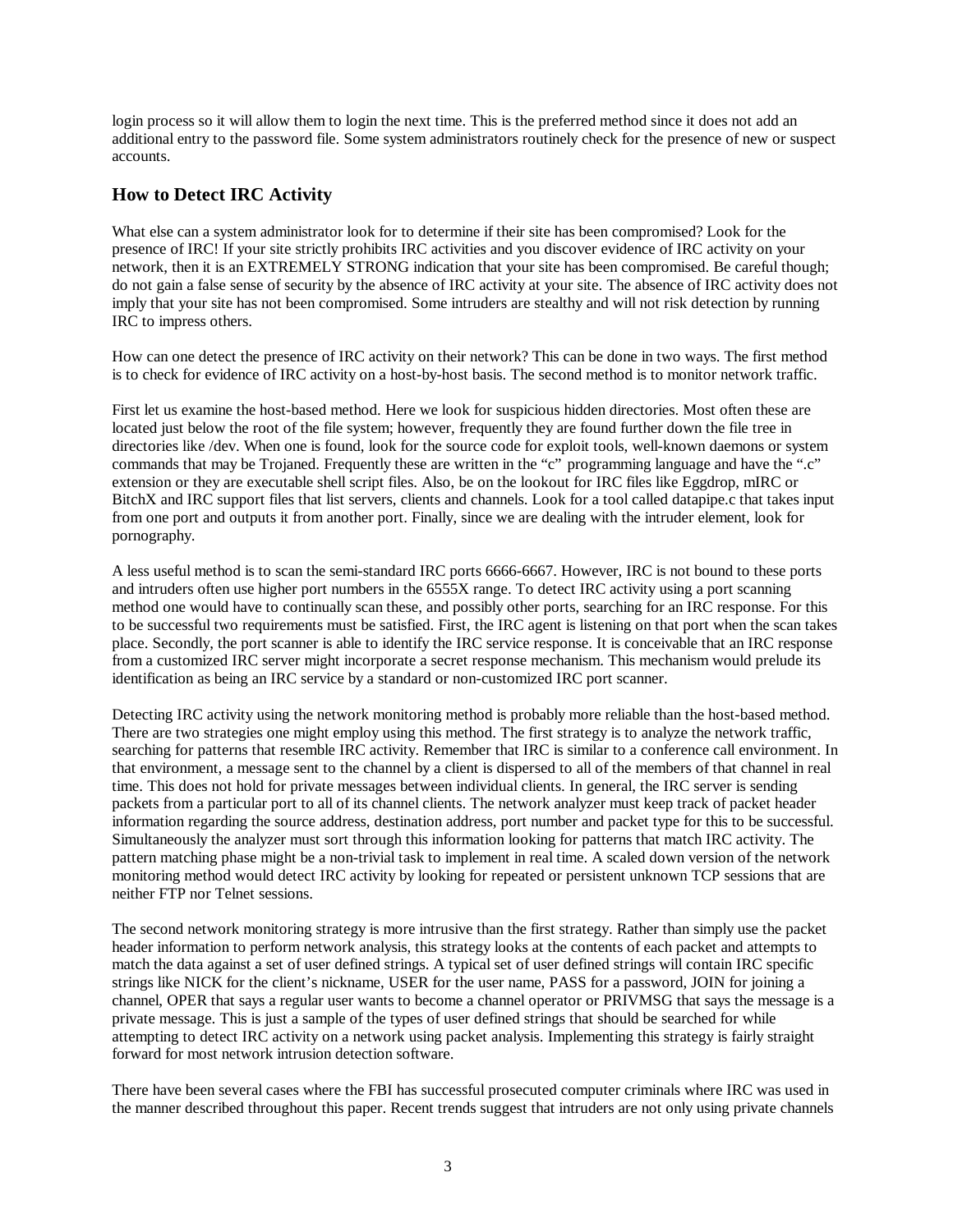to communicate, but they are also using encryption as an additional means of securing their communications. Employing this technique within IRC effectively eliminates any hope for successful packet content analysis strategies, unless the encryption algorithm and passphrase are compromised. If the encryption algorithm and the associated passphrase were acquired, then the encrypted versions of the above clear-text strings would be temporarily added to the list of strings to match against.

### **Conclusion**

It is important to note that the prohibited IRC activity does not just happen by itself. Intruders download, setup and run IRC after they have compromised a host. Therefore, the best defense against having IRC run on your network is to prevent intruders from compromising your systems in the first place. Adhering to good computer security practices and ensuring that all systems on your network have the latest patches installed, is the best way to prevent a system compromise. If intruders cannot compromise your system then they cannot install and run IRC on your systems.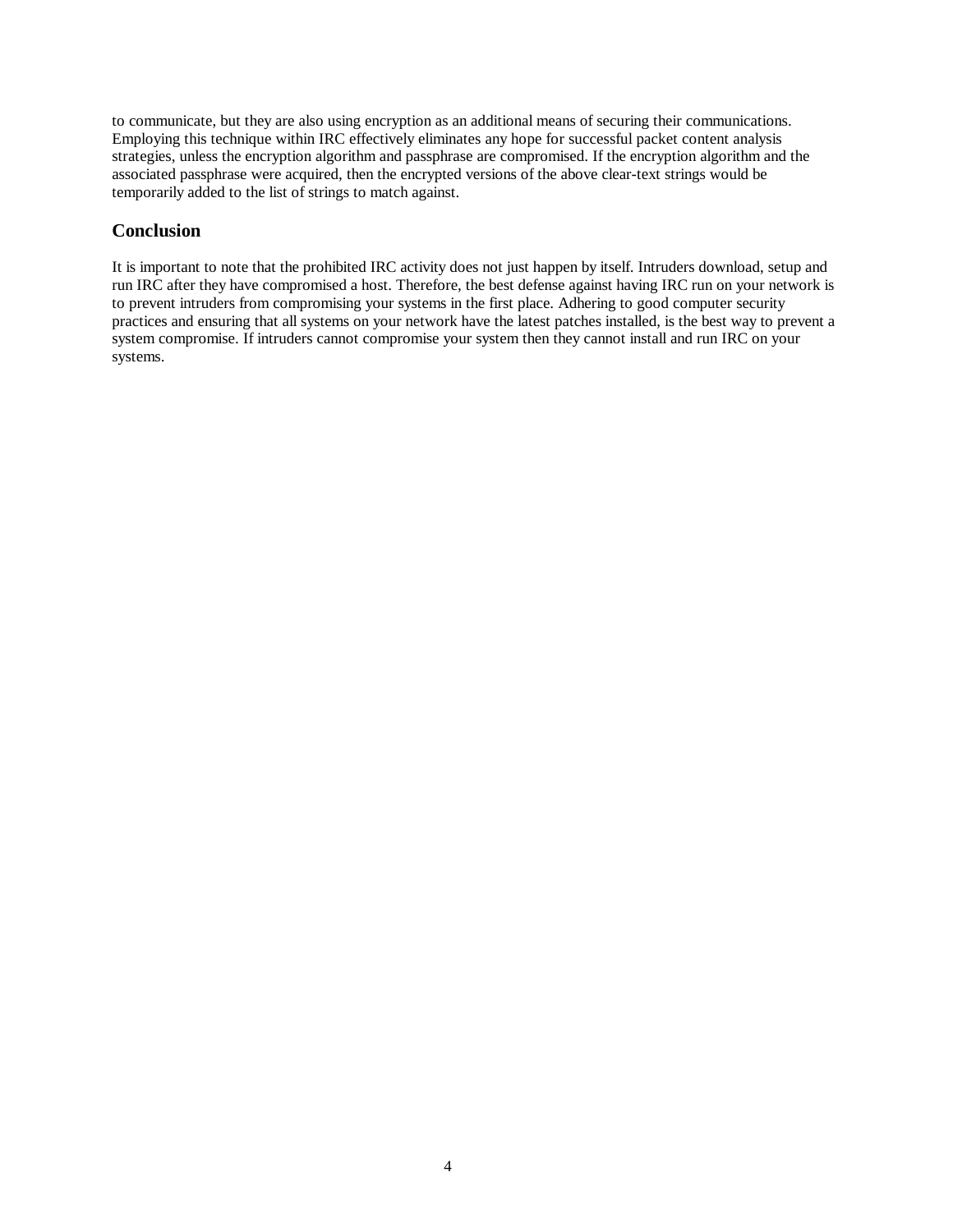#### **APPENDIX A: CONTACTING CIAC**

| Phone             | $(925)$ 422-8193                                           |
|-------------------|------------------------------------------------------------|
| Fax               | $(925)$ 423-8002                                           |
| STU-III           | $(925)$ 423-2604                                           |
| Electronic mail   | ciac@llnl.gov                                              |
| Emergency SKYPAGE | 800-SKYPAGE pin# 855-0070                                  |
|                   | Anonymous FTP server ciac.11n1.gov (IP 128.115.19.53)      |
| <b>BBS</b>        | $(925)$ 423-3331 (9600 Baud)<br>(925) 423-4753 (2400 Baud) |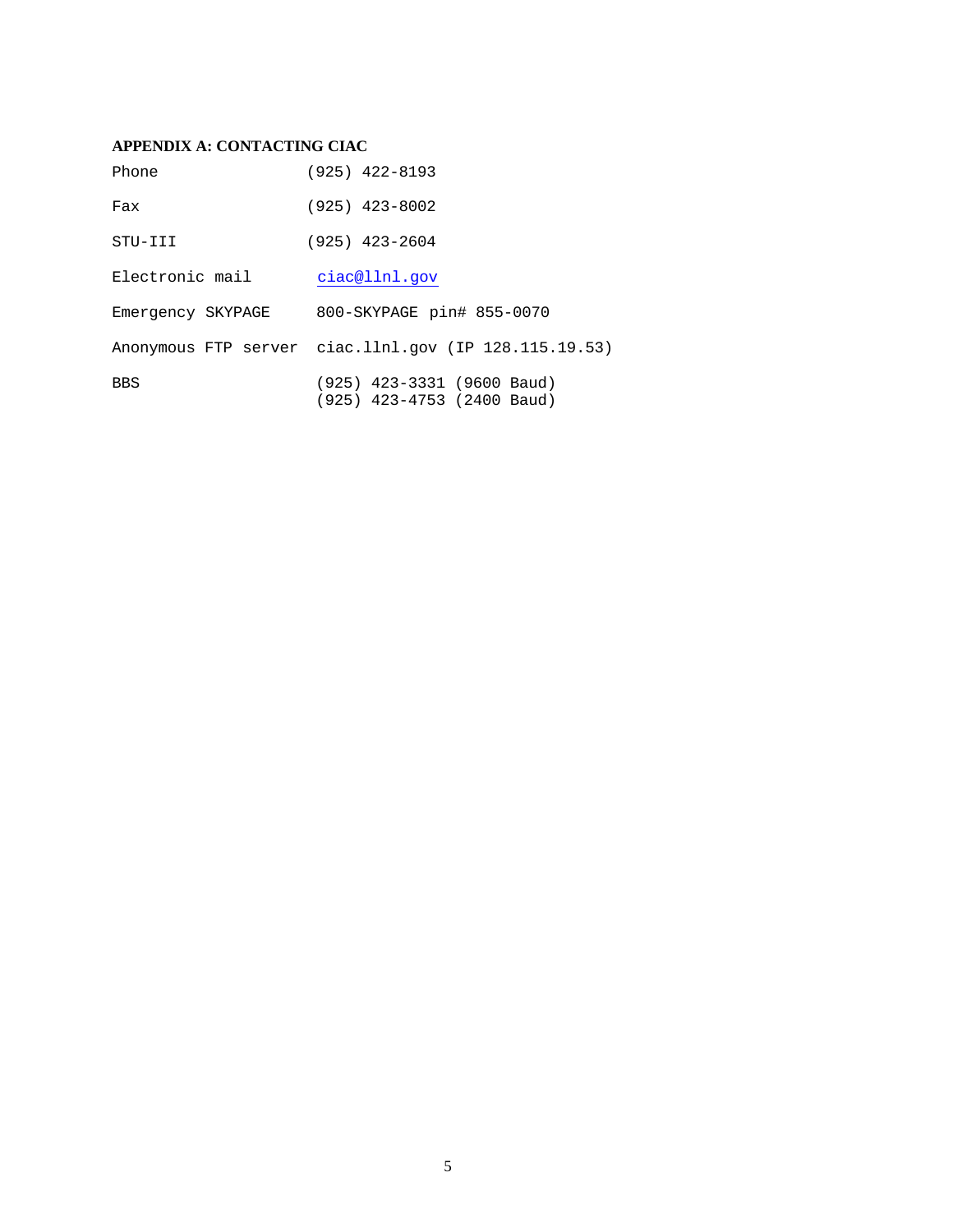### **Reader Comments**

CIAC updates and enhances the documentation it produces. If you find errors in or have suggestions to improve this document, please fill out this form. Mail it to CIAC, Lawrence Livermore National Laboratory, P.O. Box 808, Mail Stop L-303, Livermore, CA, 94551-9900. Thank you.

List errors you find here. Please include page numbers.

List suggestions for improvement here.

| Optional:                                                            |              |
|----------------------------------------------------------------------|--------------|
|                                                                      |              |
|                                                                      |              |
|                                                                      | <b>Phone</b> |
| <b>IRC</b> on Your Dime?                                             |              |
| What You Really Need to Know About Internet Relay Chat CIAC-2318 R.0 | June, 1998   |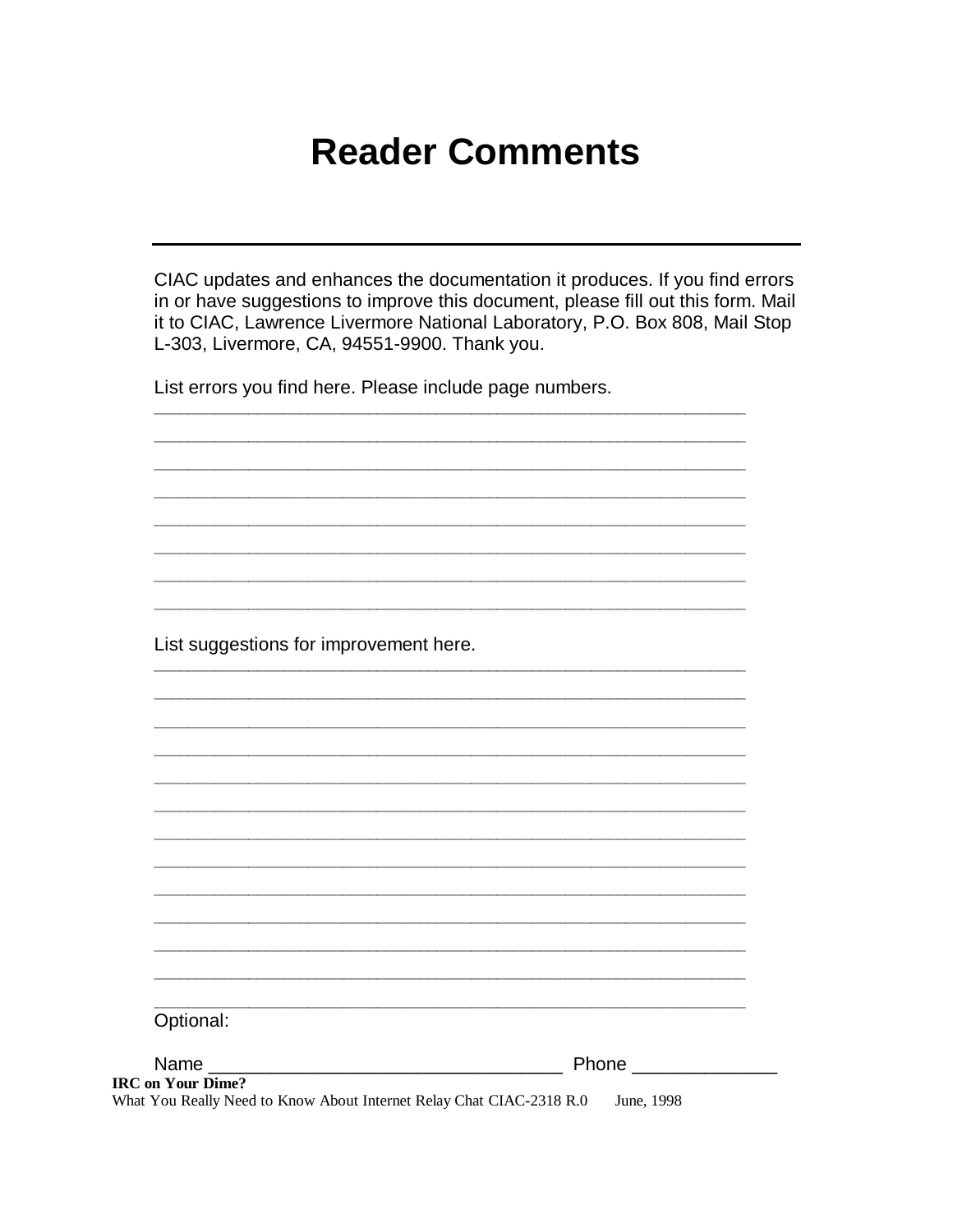**Computer Incident Advisory Capability Lawrence Livermore National Laboratory P.O. Box 808, L-303 Livermore, CA 94551**